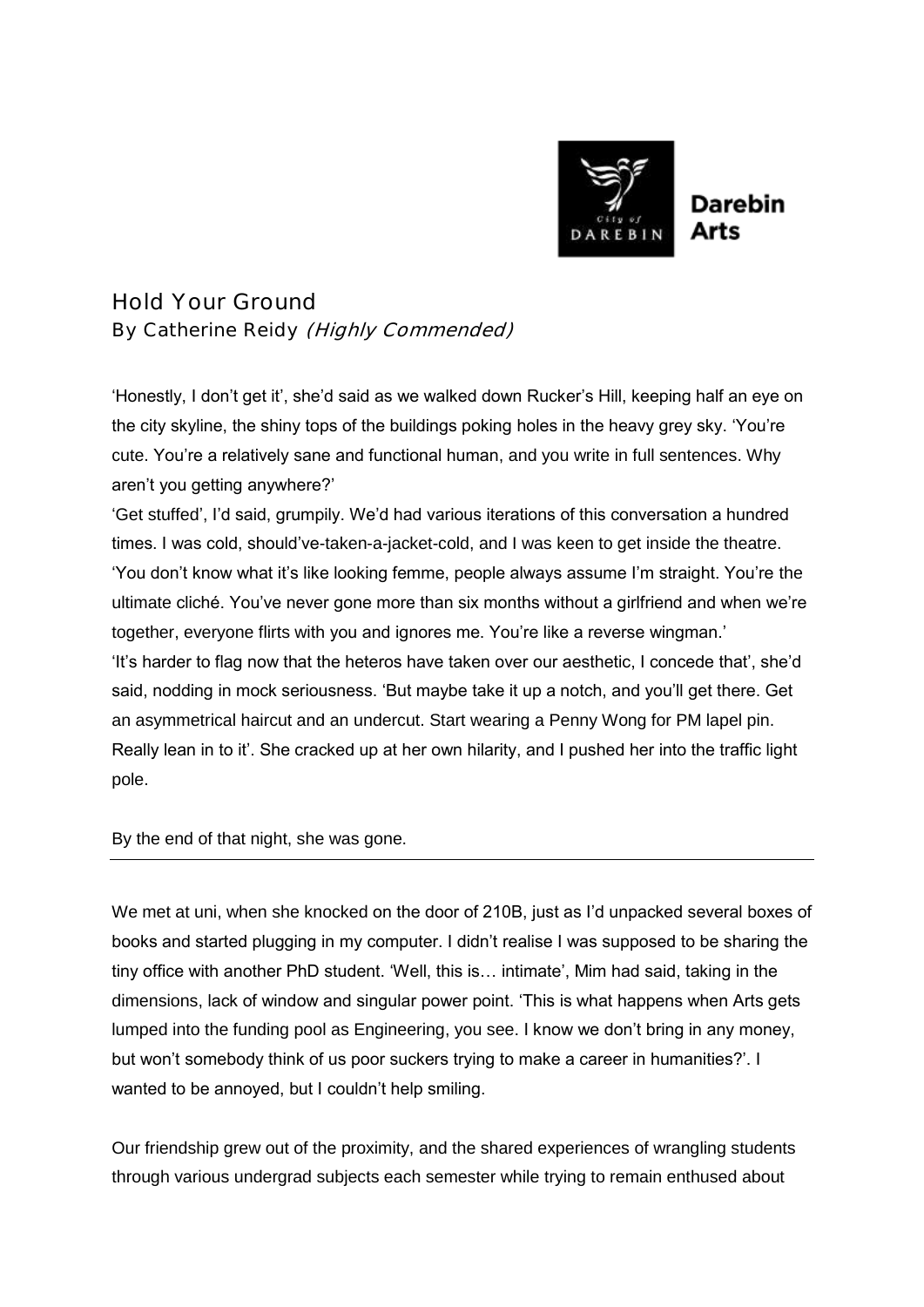our research. Whenever students emailed to ask questions or spin a story for an extension, she'd make them come in person. 'Welcome to our glorious hovel!', she'd exclaim, sweeping them in. 'One day, if you work hard, you too could become a valued cog in the modern university machine!'. They were terrified of her, and in love with her. We all were.

The last text I have from her, a Spotify link to a Missy Higgins song:

Have you heard this? I thought my Missy days were long over but this is actually very good!

*I'll be the one with my heart on fire, screaming from the highest stage… Everybody's gonna know my name , cos I'm the girl that's gonna be everything that's ever made you afraid We're on the edge of something but we gotta jump now We're on the edge of something, possibly beautiful* 

(Missy Higgins 'Edge of Something', Eleven/ EMI Music Australia)

Her research was on women in public space. Every year, she'd issue a challenge to her gender studies undergrads. 'Walk down High St, on the left obviously, and force yourself not to yield to any man walking on the wrong side. Count how many of them bump straight into you. Any street, actually. Feminist action research, friends. Don't let them make you small. Hold your ground'.

In 2015, when a teenage girl was killed while walking through her local park, in broad daylight at 4pm in the afternoon, much was made of the fact that she was wearing headphones. The top homicide cop said that women should be careful and not walk alone. Mim was ropable. She organised a protest and thousands of us marched down Bourke St, silent, with our headphones in. The police commissioner made a blundering apology, 'What he meant was...it's not that women shouldn't be able to...it's just the world we live in'. What burned most was the infuriating passivity of it, and the onus being placed on us, yet again, to just give in and get out of sight because that's *just the way things are*.

It was early in 2021, we'd been pulled back into lockdown and far more people were dying of COVID, especially overseas. A friend in the UK, who we'd met at a conference years ago,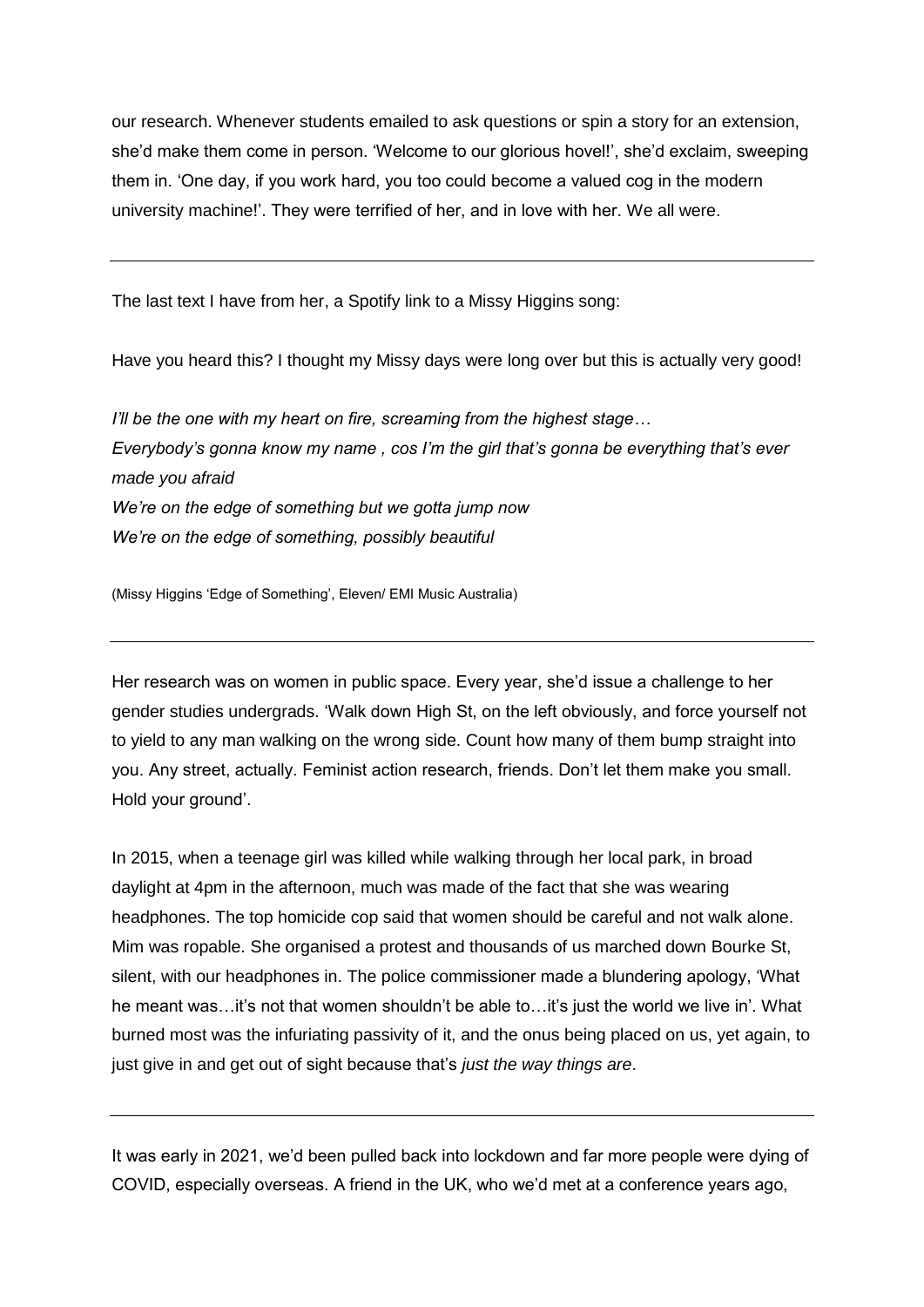had just posted a tribute to her 25-year-old sister on Facebook. It turned from an abstract thing, numbers on the news, to something tangible. We messaged each other.

*Did you see that post, Charlie's sister?*

*Yeah, how awful.* 

*Made me think. Do you have a will? Or power of attorney or whatever?*

*No, of course not, those are for real adults. Do you?*

*Nup. I hereby bequeath you my total assets, aka about 20 grand in super and a crappy laptop.* 

*Goodness, I'm honoured.*

*Seriously though. If it happens. No churches, priests, or hymns at my funeral, OK?*

*Agreed. And no black.* 

*Ha, that might be difficult for our crew. Cremation or burial?*

*Cremation, I guess. Is that the more eco friendly option?* 

*Who knows? I want to be scattered into the ocean FYI.*

*Ok, noted. Don't let them use any pics of me from my pink hair phase please.*

*How about you don't die and then the photos can stay hidden.* 

*Yeah, seems reasonable. What a time.* 

On the night, a phone call from an unknown number, a brisk tone, words spoken but not absorbed, more questions than answers. Yes, I am her emergency contact. We're friends. Close friends. Are you sure? Can I see her?